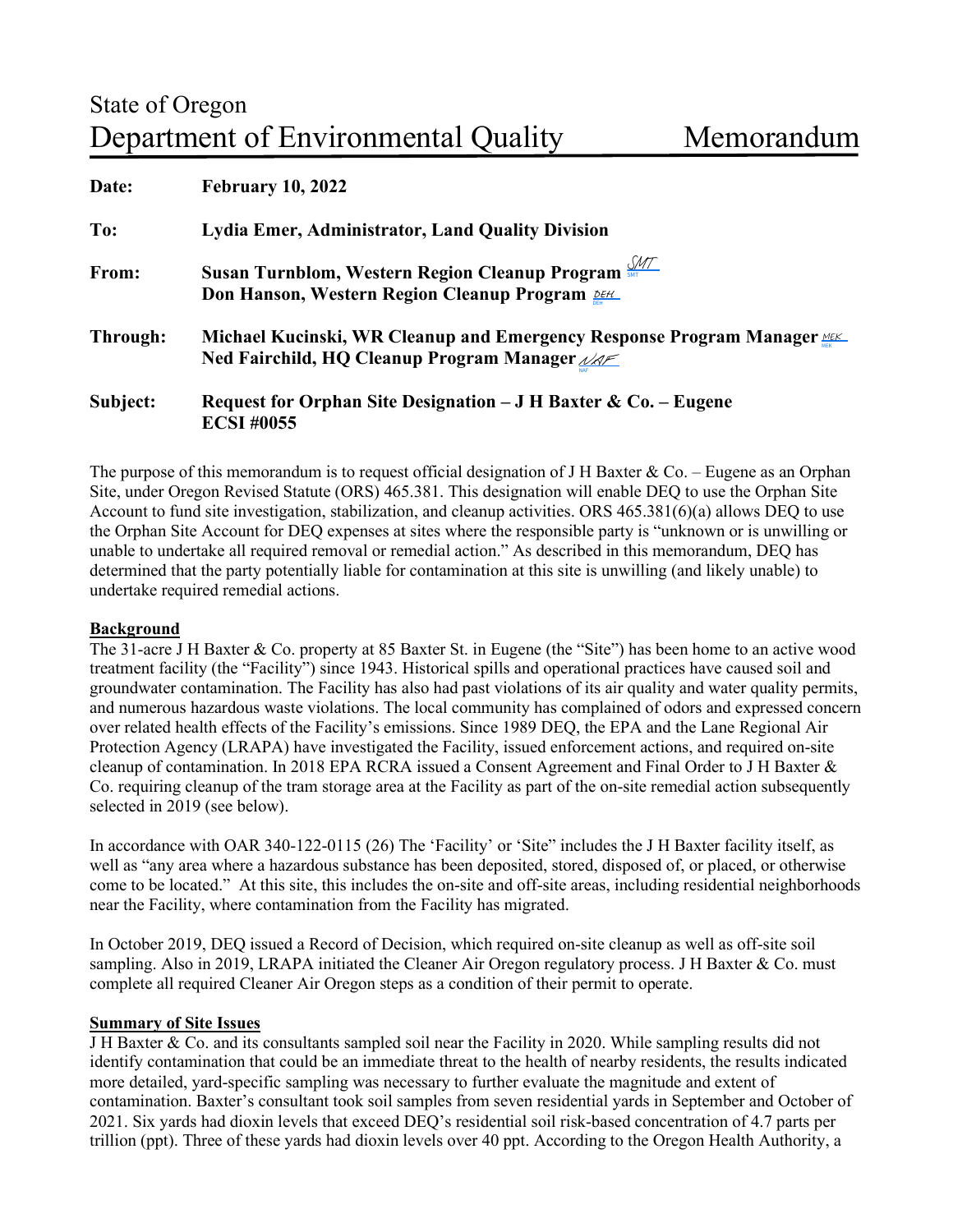dioxin concentration in soil at or above 40 ppt poses a risk to children younger than six years old who play in the soil every day for a year or more. This includes an increased risk of reproductive effects later in life and potential thyroid hormone abnormalities. Therefore, DEQ has determined that the contaminated soil in the three yards in the Locality of the Facility with dioxin levels over 40 ppt needs to be removed as quickly as possible.

On January 21, 2022 DEQ sent a Consent Order and Scope of Work to J H Baxter & Co. for off-site elements of the Remedial Action prescribed in the ROD, including the immediate cleanup of the three properties with dioxin levels over 40 ppt and for the continued off-site sampling to delineate the extent of contamination and identify other properties that need cleanup.

## **Site Owner/Operator Information**

The Site address is 85 Baxter Street, Eugene, OR 97402.

J H Baxter & Co., a California Limited Partnership is the only known potentially responsible party. The mailing address is PO Box 5902, San Mateo, CA 94402.

On January 26, 2022, Georgia Baxter, President of J H Baxter & Co., verbally declined to enter into the scope of work for the off-site elements of the ROD citing financial limitations to fund the work. Follow-up email correspondence from Georgia Baxter, dated January 26, 2022, suggests J H Baxter & Co. is unable to undertake the required actions. In response to concerns Georgia Baxter expressed in a conversation with DEQ about oversight costs in December 2020, DEQ sent an Ability to Pay (ATP) packet on January 4, 2021 to J H Baxter & Co. and the completed paperwork was not returned, so an ability to pay determination has not yet been made. Based on J H Baxter & Co.'s lack of cooperation with DEQ's request for ATP documentation, DEQ has determined J H Baxter & Co. is an unwilling (and likely unable) potentially responsible party. Another request to complete ATP paperwork was made on February 1, 2022.

Unpaid DEQ oversight costs attributable to J H Baxter  $\&$  Co. – Eugene site cleanup exceed \$200,000 and J H Baxter & Co. has stopped making payments. A lien letter was sent to J H Baxter & Co. on January 28, 2022 and the lien will be filed on February 16, 2022.

## **Immediate Action is Critical**

DEO has determined that contamination at the J H Baxter  $& Co. - Eugene$  site, and specifically off-site residential soil contamination, poses significant current and ongoing threats to human health and the environment, and that immediate investigative, removal, and/or remedial actions are needed to reduce or eliminate these threats. DEQ recommends using funds from the Orphan Site Account to evaluate, design, and implement appropriate response actions.

With the approval of Orphan designation for this site, DEQ's Business Office will begin using the Orphan Site Account to pay for Account-eligible activities. This approval will also enable the transfer of any appropriate prior expenses from HSRAF to DEQ's Orphan Site Account. If further investigation identifies parties responsible for contamination who are able to pay Orphan costs that DEQ incurs at the site, DEQ will seek reimbursement of these costs from those parties.

Please sign below to approve this request for designation of the J H Baxter & Co. – Eugene site as an Orphan Site, and to authorize use of the Orphan Site Account.

Lydia Emer, Administrator Date Land Quality Division

 $\frac{L_{\text{y}}}{\sqrt{2}}$  Cmsr  $\frac{02}{10/2022}$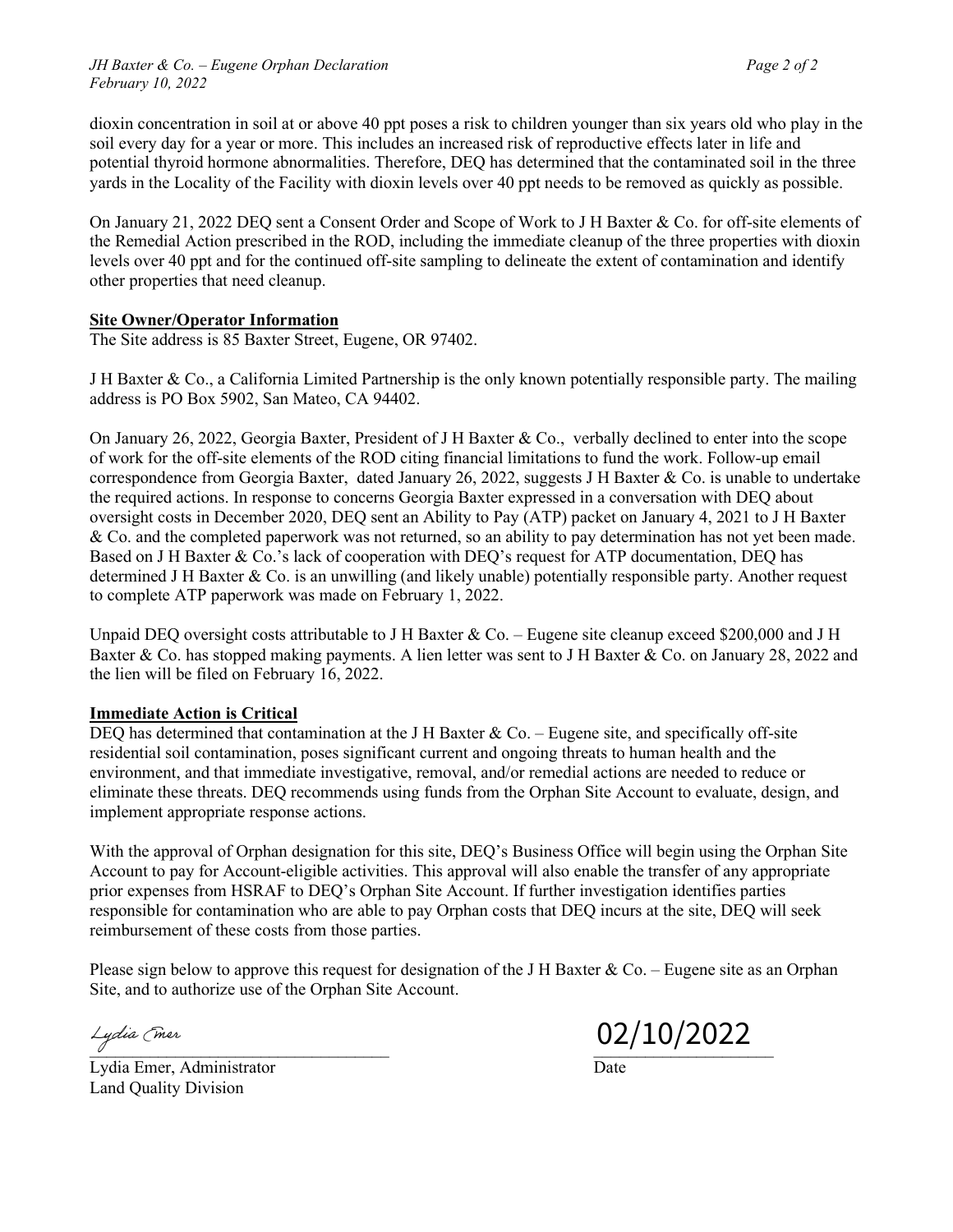# **Accounting & Financial Addendum Orphan Site Project Addition**

Orphan Site Name: J. H. Baxter Company - Eugene

Cost Incurred<sup>[1](#page-2-0)</sup>:

Direct Costs: See Accounting Schedule on page 2 LQ Indirect: See Accounting Schedule on page 2 Total Billable \$200,163.40

Amount Invoiced: See Accounting Schedule on page 2

Amount Recovered: See Accounting Schedule on page 2

Amount to transfer to Orphan Site Account: \$200,163.40

## **Site Information**

ECSI Number: 0055 ECSI Site Name: J. H. Baxter Company - Eugene

| Existing project number(s) to be declared orphan |                                                        |  |  |
|--------------------------------------------------|--------------------------------------------------------|--|--|
| <b>Business Office Number:</b>                   | 138200                                                 |  |  |
| <b>Business Office Title:</b>                    | J. H. Baxter Company - Eugene                          |  |  |
| <b>Billable Costs Incurred:</b>                  | See Accounting Schedule on page 2                      |  |  |
| Invoiced:                                        | See Accounting Schedule on page 2                      |  |  |
| Received:                                        | See Accounting Schedule on page 2                      |  |  |
| <b>Transfer Previous Costs?:</b>                 | Yes                                                    |  |  |
| <b>Special Transfer Instructions:</b>            | Only transfer allowable invoiced costs that are unpaid |  |  |
| Comments:                                        | Please set up a new project number.                    |  |  |
| QTime ID:                                        | Please set up new Qtime time center.                   |  |  |
| OTime Title:                                     | J. H. Baxter Company - Offsite Industrial Orphan       |  |  |

Approved: Lydia (mer

Land Quality Division Administrator

<span id="page-2-0"></span><sup>&</sup>lt;sup>1</sup> Costs incurred are through December  $31<sup>st</sup>$ , 2021 accounting.